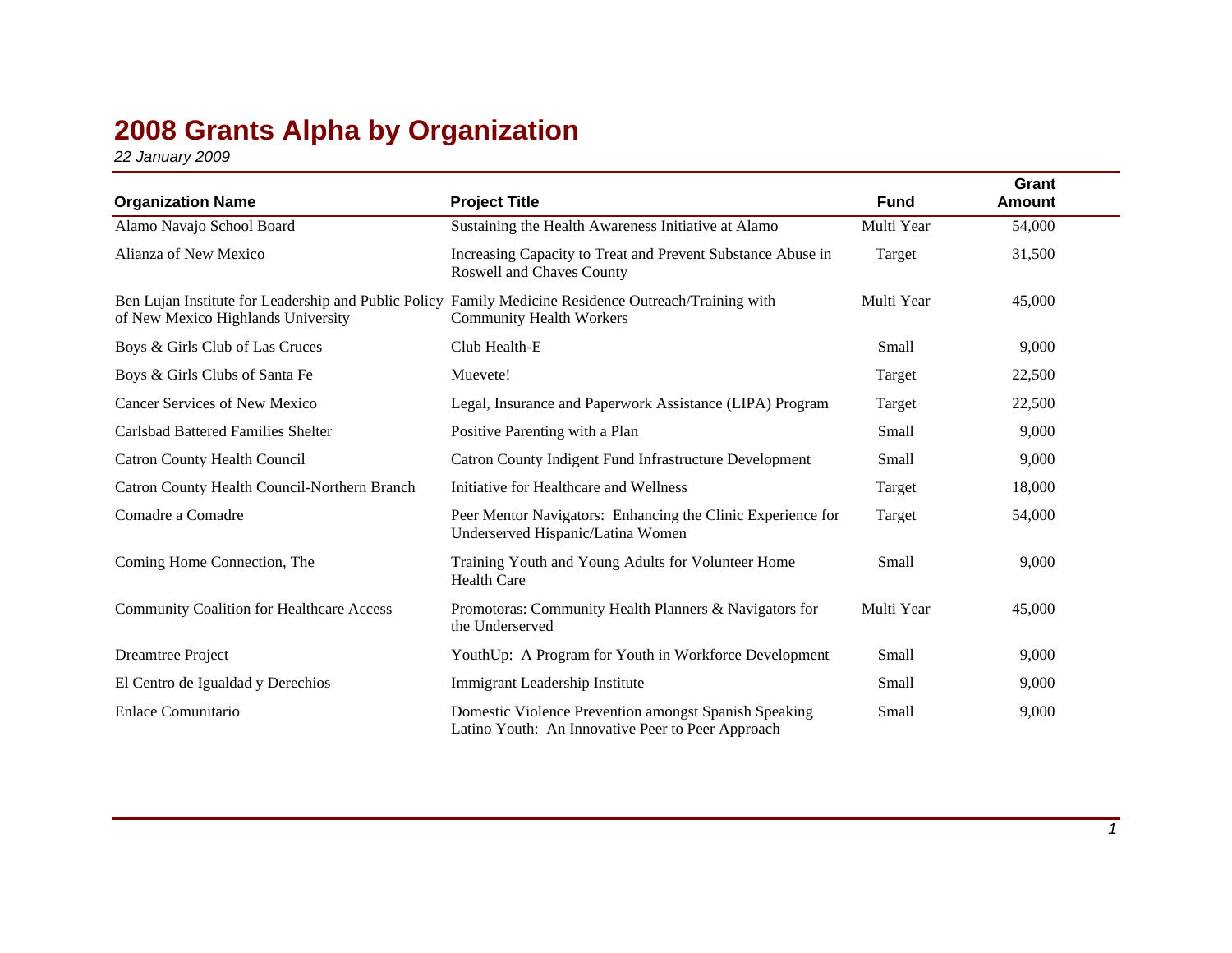| <b>Organization Name</b>                          | <b>Project Title</b>                                                                                      | <b>Fund</b> | Grant<br><b>Amount</b> |
|---------------------------------------------------|-----------------------------------------------------------------------------------------------------------|-------------|------------------------|
| <b>Future Foundations Family Center</b>           | Catch the Dream                                                                                           | Target      | 36,000                 |
| <b>Grant County Community Health Council</b>      | La Vuelta de la Vida (As Life Turns)                                                                      | Small       | 3,600                  |
| Health Security for New Mexicans Campaign         | <b>Education and Outreach Project</b>                                                                     | Small       | 9,000                  |
| <b>Hidalgo Medical Services</b>                   | Providing access to pharmaceuticals for the residents of<br><b>Hidalgo County</b>                         | Target      | 31,500                 |
| Hogares                                           | Improving the Behavioral Health Care System for Children in<br>New Mexico                                 | Multi Year  | 45,000                 |
| Hoy Recovery Program                              | Community Steering Group Meeting in New Mexico,<br><b>Community Defined Evidence Project</b>              | Small       | 9,900                  |
| Las Cumbres Community Services                    | Early Childhood Mental Health Training Institute                                                          | Target      | 36,000                 |
| Little Sisters of the Poor of New Mexico          | Operating Expense Request to Help Support Villa Guadalupe                                                 | Small       | 9,000                  |
| Los Alamos National Laboratory Foundation         | Rio Arriba and Taos First Born Evaluation Matching Grant                                                  | Multi Year  | 40,500                 |
| Many Mothers                                      | Many Mothers/Santa Fe Children's Project Collaboration -<br>Support for New Mothers in the Agua Fria Zone | Small       | 4,500                  |
| Native American Independent Living                | Disability Advocacy and Empowerment in Pueblo<br>Communities                                              | Target      | 36,000                 |
| Native American Independent Living                | Legislative Advocacy Training for Pueblo People with<br><b>Disabilities</b>                               | Small       | 9,000                  |
| New Mexico Center for Nursing Excellence          | New Mexico Nursing Council                                                                                | Target      | 45,000                 |
| New Mexico Center on Law and Poverty              | Access to Healthcare for Vulnerable New Mexicans                                                          | Multi Year  | 54,000                 |
| New Mexico Community Health Worker<br>Association | Community Health Worker Certification Project                                                             | Small       | 9,000                  |
| New Mexico Health Care Takes on Diabetes          | Prescription Trails: Get Up and Get Moving                                                                | Small       | 9,000                  |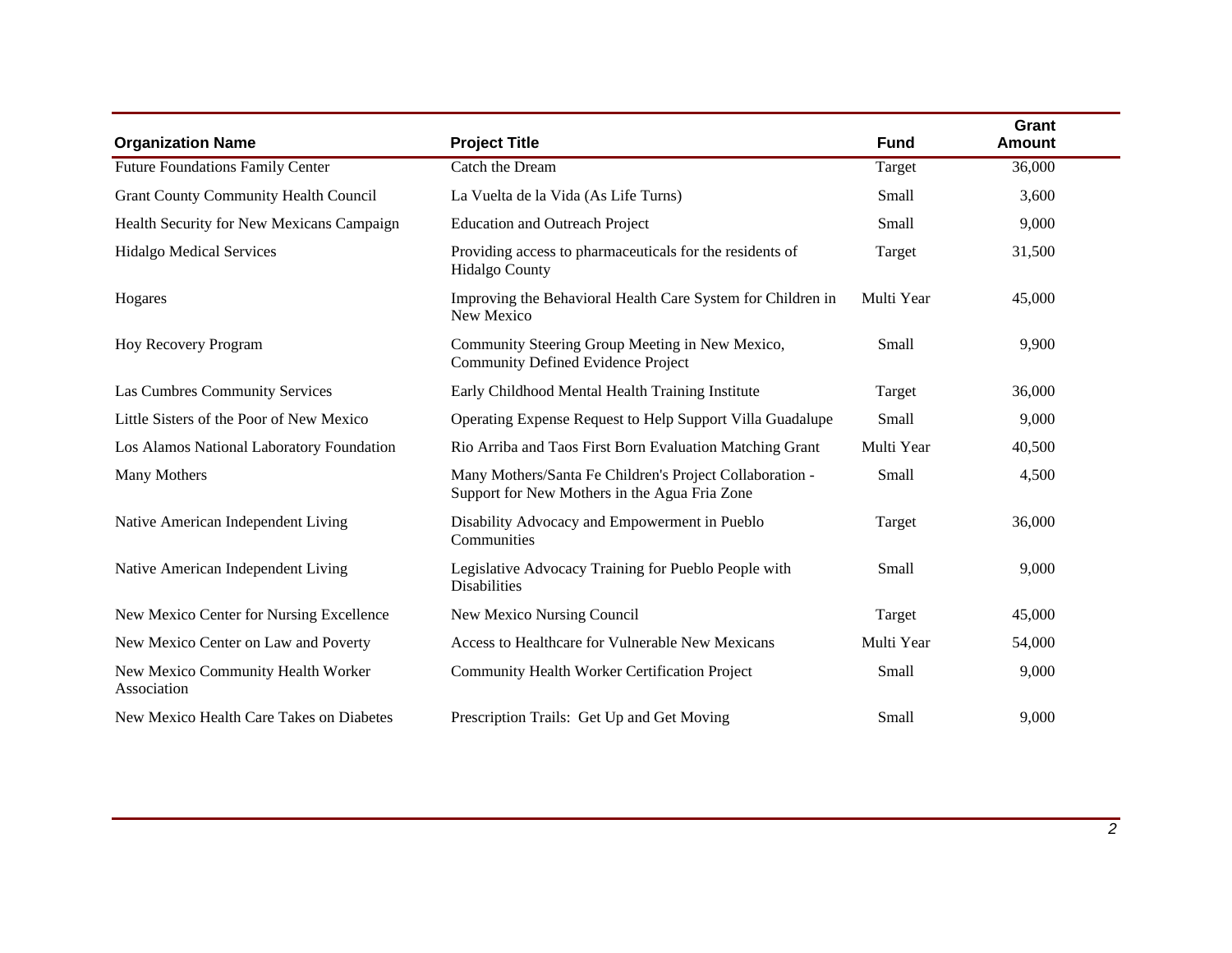| <b>Organization Name</b>                                                                        | <b>Project Title</b>                                                                                   | <b>Fund</b> | Grant<br><b>Amount</b> |
|-------------------------------------------------------------------------------------------------|--------------------------------------------------------------------------------------------------------|-------------|------------------------|
| New Mexico Health Equity Working Group                                                          | Health Equity in New Mexico                                                                            | Target      | 45,000                 |
| New Mexico Lions Eye Foundation                                                                 | New Mexico Lions Operation KidSight                                                                    | Target      | 22,500                 |
| New Mexico State University Foundation                                                          | Gadsden Health Careers Initiative                                                                      | Target      | 36,000                 |
| New Mexico State University Foundation                                                          | NMSU-Grants Pathway to Nursing Careers                                                                 | Multi Year  | 45,000                 |
| Picuris Penasco Community Coalition                                                             | Addressing Community Needs with Community Action                                                       | Small       | 9,000                  |
| REACH 2000                                                                                      | Yes MAM                                                                                                | Target      | 27,000                 |
| Relevancy                                                                                       | <b>Health From Within</b>                                                                              | Small       | 9,000                  |
| Roswell Literacy Council                                                                        | Listening Lab                                                                                          | Target      | 13,500                 |
| Saint Vincent Hospital Foundation                                                               | <b>Healthcare Exploration Program</b>                                                                  | Target      | 18,000                 |
| <b>Sanctuary Zone</b>                                                                           | <b>Community-Based Domestic Violence Shelter</b>                                                       | Target      | 45,000                 |
| Santa Fe Project Access                                                                         | Health Care Access for Northern New Mexico                                                             | Target      | 36,000                 |
| Southeast New Mexico Vietnam Veterans of<br>America 968                                         | Helping Veterans access the Veterans Administration<br>Healthcare System                               | Small       | 9,000                  |
| <b>Totah Behavioral Health Authority</b>                                                        | Invest in Change: System Change Through Integration of<br>primary medical & Behavioral Health Services | Target      | 45,000                 |
| University of New Mexico Center for Rural &<br><b>Community Behavioral Health</b>               | Refugee Well-being Project                                                                             | Target      | 36,000                 |
| University of New Mexico College of Pharmacy                                                    | <b>UNM/NMSU Cooperative Pharmacy Program Summer</b><br>Experience                                      | Target      | 45,000                 |
| University of New Mexico Health Sciences<br>Center/Department of Family & Community<br>Medicine | Poverty Medicine Curriculum: From Project to Program to<br>Product                                     | Multi Year  | 49,500                 |
| Valencia Health Commons                                                                         | Valencia Health Care Access                                                                            | Small       | 9,000                  |